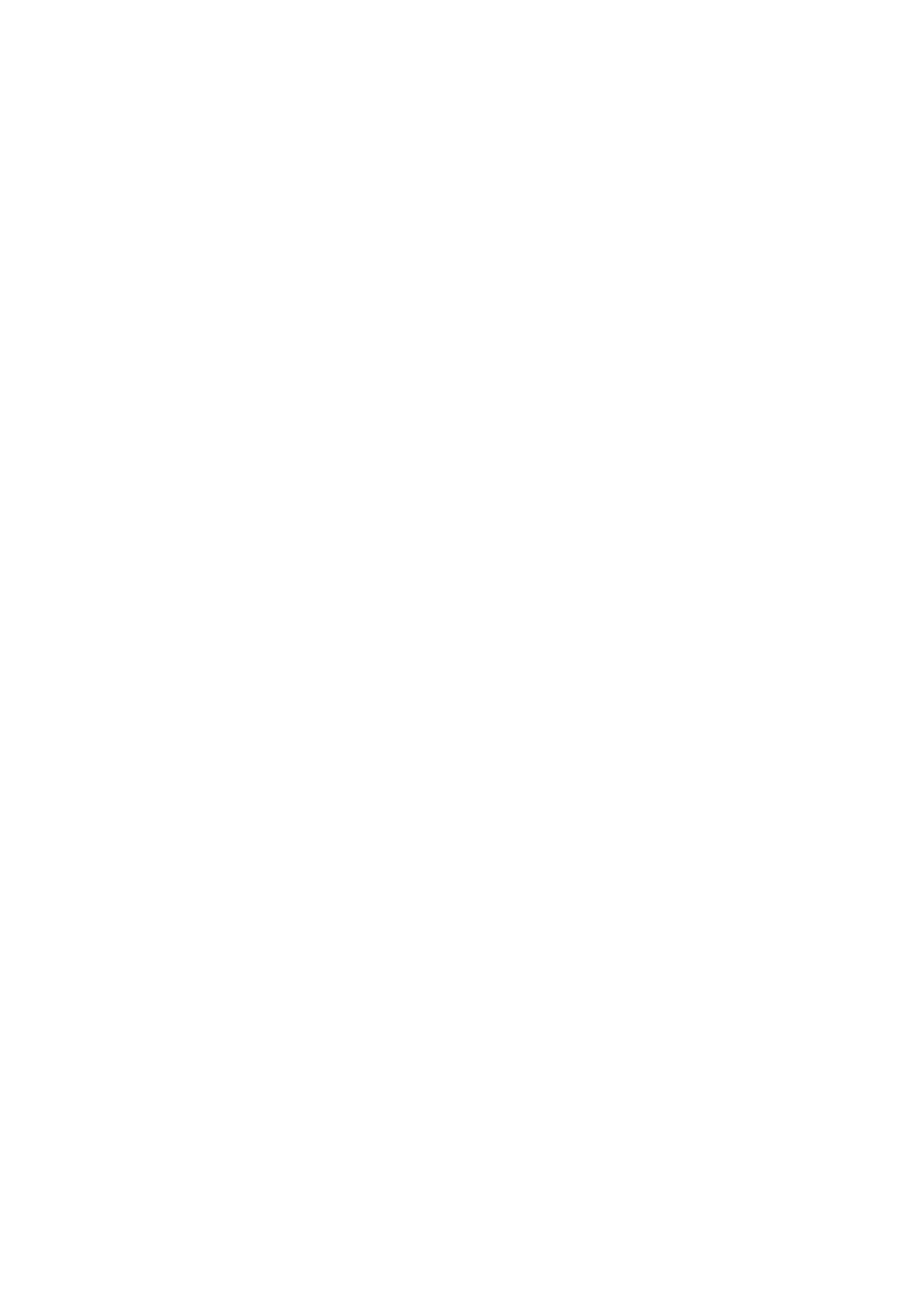### BEERS & CIDER

#### draft 440ml

| Pirate life lager      | Australia | 10 |
|------------------------|-----------|----|
| Four pines pacific ale | Australia | 10 |
| <b>Balter XPA</b>      | Australia | 10 |
| Peroni, Lager          | Italy     | 10 |

| <b>BOTTLE</b><br>Barossa, Apple cider                                                    | Australia                                      | 10             |
|------------------------------------------------------------------------------------------|------------------------------------------------|----------------|
| 2019 Eric Bordelet sydre 'Brut Tendre' apple cider 750ml                                 | Normandy, France                               | 65             |
| Heaps Normal Quiet XPA 0.5% ABV                                                          | Australia                                      |                |
| Stone & Wood Pacific ale<br>Yulli's brews 'Amanda' Mandarin IPA can<br>Pirate life lager | Byron Bay, Australia<br>Australia<br>Australia | 10<br>12<br>10 |
| Corona                                                                                   | Mexico                                         | 10             |



Please note a 10% surcharge applies on Sunday 15% surcharge on all public holidays 10% service charge applies for reservations of 10 or more guests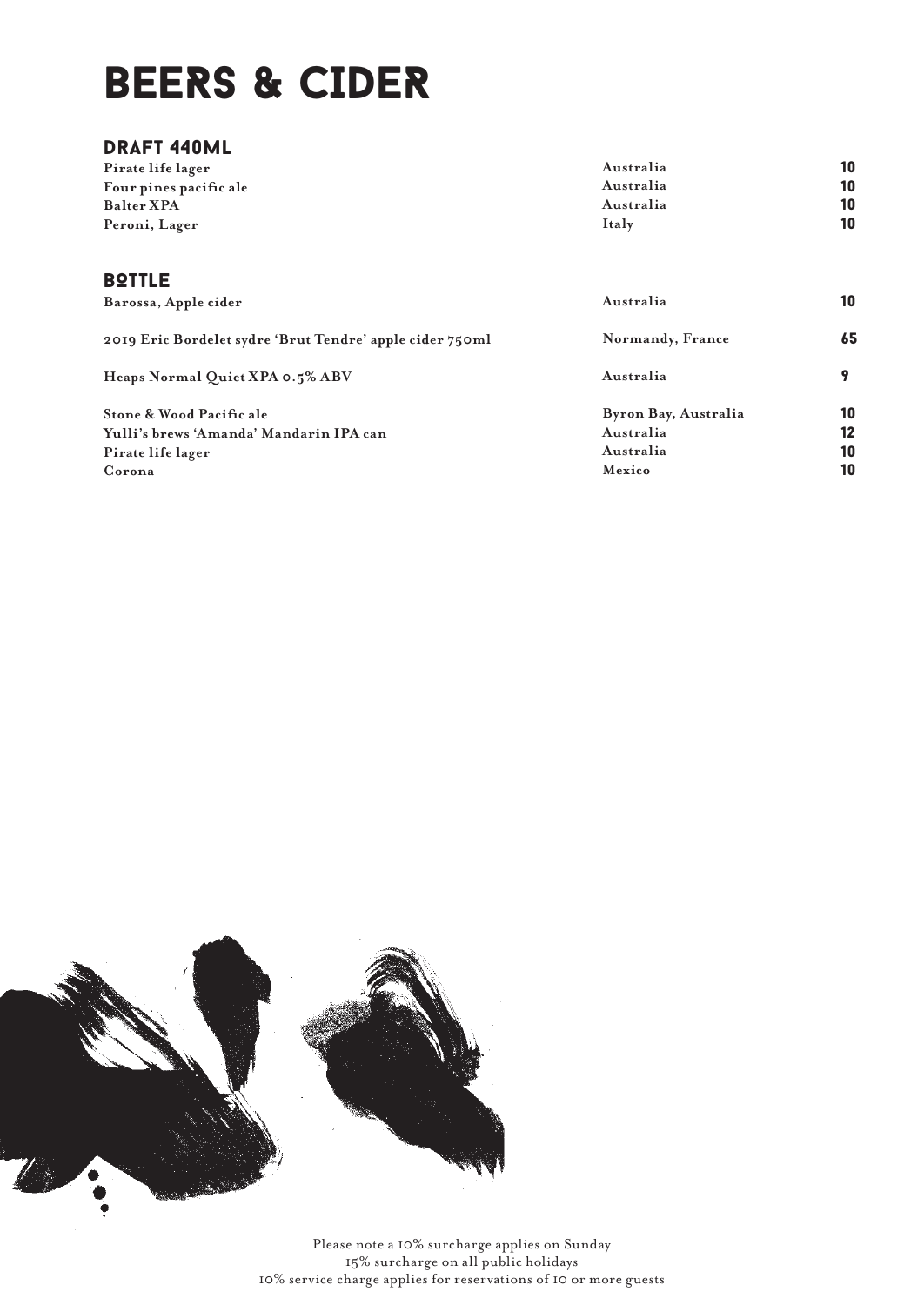# by the glass

#### champagne and sparkling

| <b>NV</b> | Deviation Road "Altair" Brut Rosé | <b>Adelaide Hills, SA</b> |  |
|-----------|-----------------------------------|---------------------------|--|
| <b>NV</b> | Angelo Bortolini DOCG             | Valdobbiadene. ITA        |  |
| NV        | Taittinger Prestige Cuvée         | Epernay, FRA              |  |

#### **WHITE**

| 2019 | Robert Stein Reserve Chardonnay                  | Mudgee, NSW               | 18 |
|------|--------------------------------------------------|---------------------------|----|
| 2020 | Wines by KT Riesling 5452                        | Clare Valley, SA          | 17 |
| 2019 | The Other Wine Co. Pinot Gris                    | Adelaide Hills, SA        | 17 |
| 2020 | L'Escale Sauvignon Blanc                         | Touraine, Loire Vale, FRA | 18 |
| 2020 | Domaine Pichot "Coteau de la Biche" Chenin Blanc | <b>AOC Vouvray, FRA</b>   | 18 |
|      |                                                  |                           |    |

#### rosé

| 2019 | <b>Maison Saint AIX</b> | Côte de Provence, FRA |  |
|------|-------------------------|-----------------------|--|
|      |                         |                       |  |

#### red

| 2020 | Swinging Bridge #006 Tempranilo-Pinot Noir | Orange, NSW               | 19 |
|------|--------------------------------------------|---------------------------|----|
| 2020 | Ten Minutes by Tractor "10X" Pinot Noir    | Mornington Peninsula, VIC | 19 |
| 2020 | Seppeltsfield W.R. Touriga                 | Barossa Valley, SA        | 17 |
| 2020 | Bondar Nero, Nero d'Avola                  | McLaren Vale, SA          | 18 |
| 2019 | Familia Cassone, Malbec                    | Mendoza, ARG              | 18 |
|      |                                            |                           |    |

#### DESSERT and FORTIFIED WINES

| 10 YO     | Seppeltsfield "PARA" Tawny       | Barossa Valley, SA        | 19 |
|-----------|----------------------------------|---------------------------|----|
| 2020      | Frogmore Creek "Iced Riesling"   | Coal River Valley, TAS    | 15 |
| 2020      | Piero Gatti Moscato D'Asti       | Piedmont, ITA             | 17 |
| <b>NV</b> | Equipo Navasos "Gran Solera" PX  | Jeréz de la Frontera, SPA | 16 |
| 10YO      | Henriques and Henriques Verdehlo | Madeira, POR              |    |

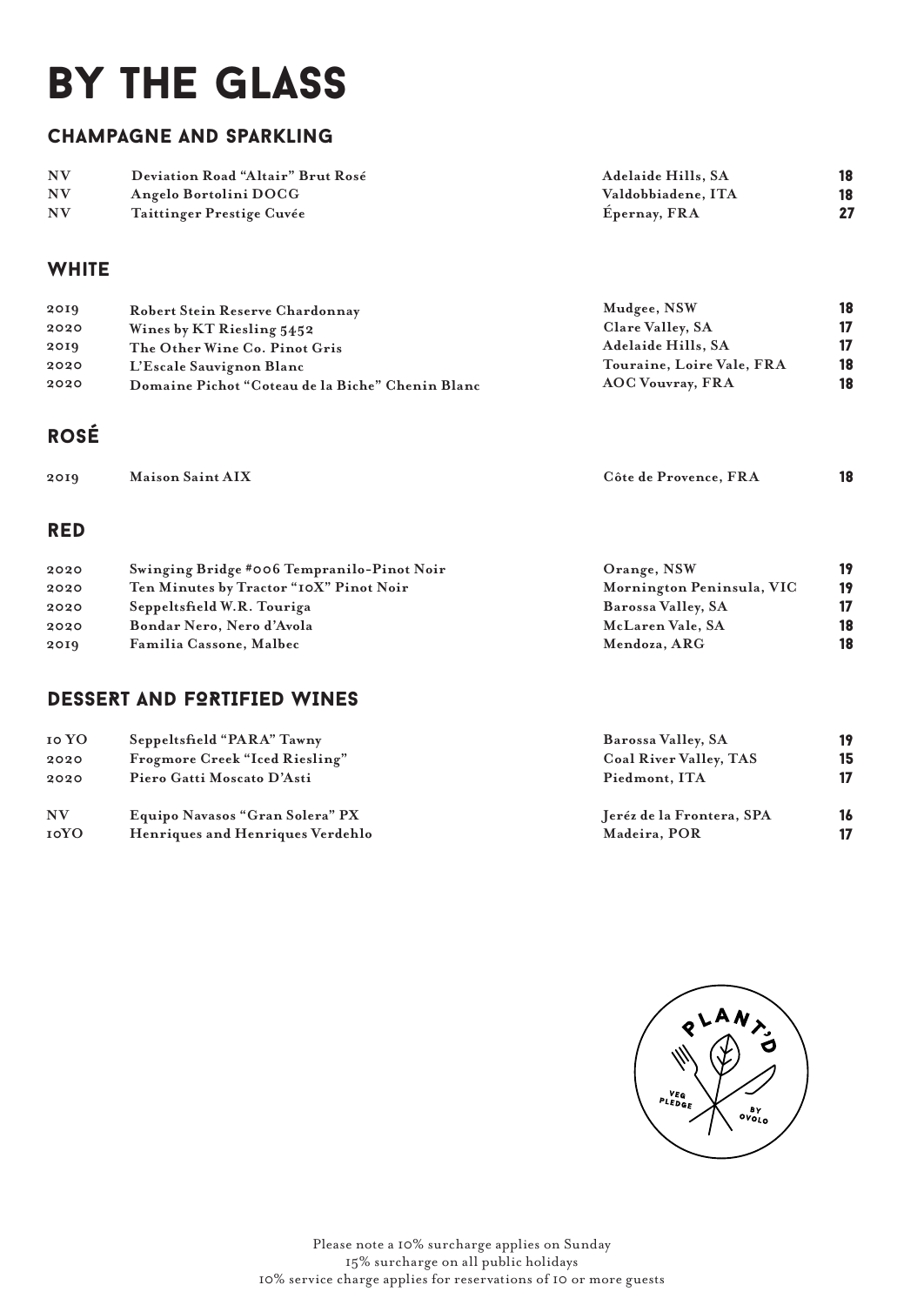# **CHAMPAGNE**

| <b>NV</b> | Taittinger Prestige Cuvée                      | Epernay, FRA | 165   |
|-----------|------------------------------------------------|--------------|-------|
| <b>NV</b> | Krug Grand Cuvée                               | Reims, FRA   | 870   |
| <b>NV</b> | Pierre Baillette 'Le Village Rosé' Premier Cru | Reims, FRA   | 275   |
| 2008      | Dom Perignon Brut                              | Epernay, FRA | 790   |
| 2008      | Louis Roederer Cristal Brut                    | Reims, FRA   | 750   |
| 2013      | Louis Roederer Cristal Brut Rosé               | Reims, FRA   | 1.799 |

### the funky side

#### **Pét-Nat (Petillant Naturel)**

**Pét-nat is made with what is known as the "ancestral" method, which is the oldest version of sparkling wine making with origins in France; this method involves bottling before first fermentation has finished, allowing the process to complete in bottle.**

| 2021 | Nick Spencer, Grenache, Sangiovese                    | Gundagai, NSW  | 80 |
|------|-------------------------------------------------------|----------------|----|
| 2020 | Azul y Garanza, Entre Vinyes Oníric, Xarel.Lo, Muscat | Catalunya, SPA | 85 |

### **SPARKLING**

| <b>NV</b> | Deviation Road "Altair" Brut Rosé       | Adelaide Hills, SA        | 79  |
|-----------|-----------------------------------------|---------------------------|-----|
| 2018      | Tertini Blanc de Blancs                 | Southern Highlands, NSW   | 80  |
| 2015      | Ten Minutes by Tractor, Blanc de Blancs | Mornington Peninsula, VIC | 145 |
| 2016      | Clover Hill Vintage Brut                | Piper River, TAS          | 125 |
| <b>NV</b> | Angelo Bortolini DOCG                   | Valdobbiadene. ITA        | 85  |

### Skin Contact / Natural

#### **WHITES**

| 2019<br>2020 | Jèrome Balmet "Red Beard" Gamay (n)<br>Cartouche Grolleau, Cabernet Franc (n) | Beaujolais, FRA<br>Rablay sur Layon, Loire Valley, FRA | 115<br>85 |
|--------------|-------------------------------------------------------------------------------|--------------------------------------------------------|-----------|
| 2019         | Good Intentions "Frankie" Cabernet Franc (n)                                  | Mt. Gambier. SA                                        | 89        |
| <b>REDS</b>  |                                                                               |                                                        |           |
| 2019         | Damien Laureau "L'Alliance" Chenin Blanc (sc)                                 | Loire Valley, FRA                                      | 145       |
| 2017         | Good Intentions "The Artesian Lava" Riesling (n) (magnum)                     | Mt. Gambier, SA                                        | 185       |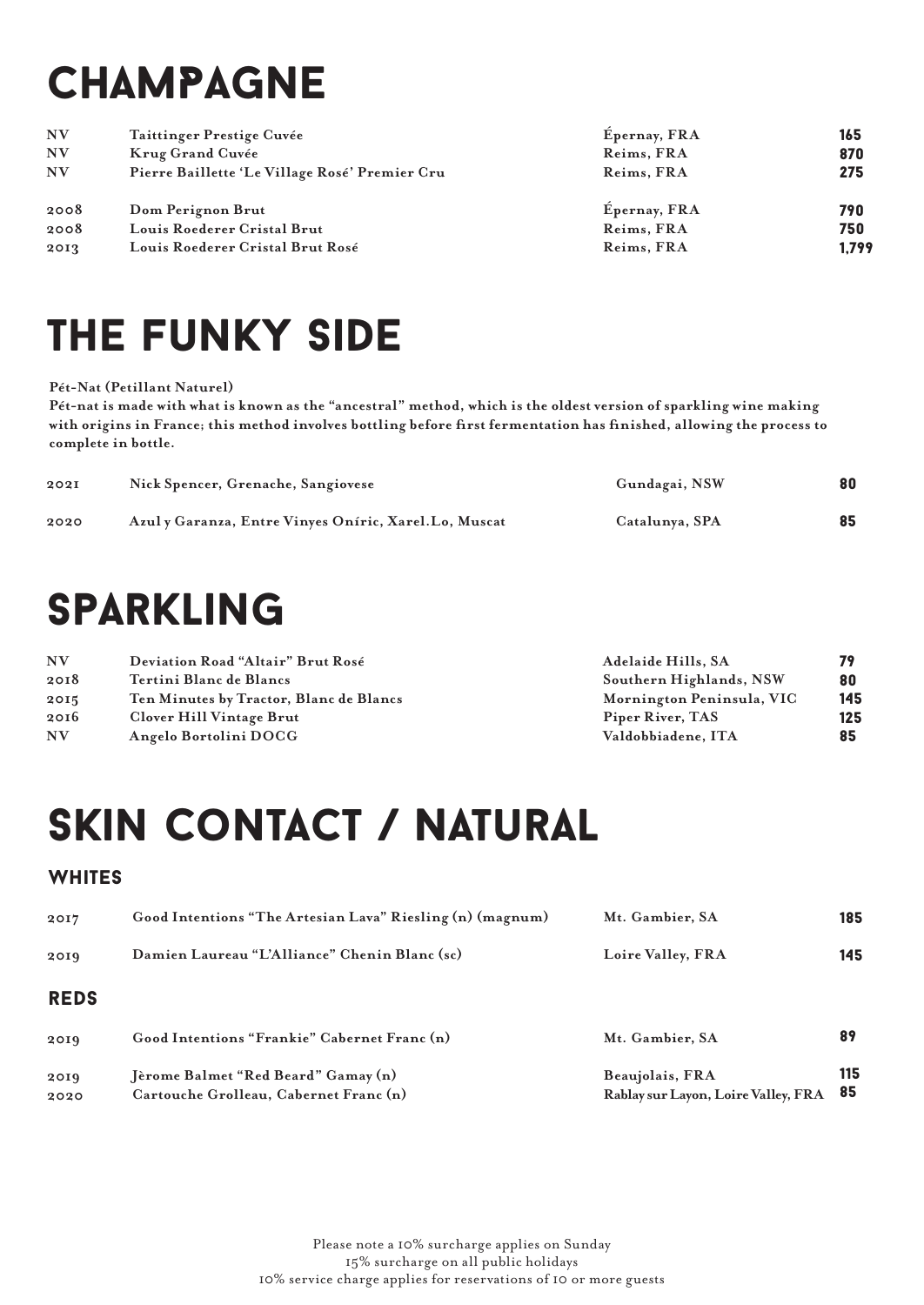# WHITE WINE

#### RIESLING

| 2019 | Liquid Rock'n'Roll "White Noise" Riesling, Gewürztraminer | King Valley, VIC             | 65  |
|------|-----------------------------------------------------------|------------------------------|-----|
| 2020 | Adelina 'Polish Hill' Riesling                            | Clare Valley, SA             | 75  |
| 2016 | Shut the Gate, Watervale, Riesling                        | Clare Valley, SA             | 79  |
| 2020 | KT Riesling 5452                                          | Clare Valley, SA             | 75  |
| 2017 | Good Intentions "The Artesian Lava" (n) (Magnum)          | Mt. Gambier, SA              | 185 |
| 2018 | <b>Kate Hill</b>                                          | Derwent & Coal Valley, TAS   | 85  |
| 2017 | Mewstone                                                  | D'Entrecasteaux Channel, TAS | 119 |
| 2019 | Fritz Haag – Trocken                                      | Mosel, GER                   | 115 |

#### SAUVIGNON BLANC & SEMILLON

| 2018<br>2018 | Tyrrell's "Stevens" Semillon<br>Andrew Thomas 'The O. C.' Semillon | Hunter Valley, NSW<br>Hunter Valley, NSW | 78<br>69 |
|--------------|--------------------------------------------------------------------|------------------------------------------|----------|
| 2019         | Shaw & Smith Sauvignon Blanc                                       | Adelaide Hills, SA                       | 75       |
| 2019         | Cullen "Dancing in the Sun" Sauvignon Blanc, Semillon              | Margaret River, WA                       | 69       |
| 2019<br>2018 | Craggy Range "Te Muna" Sauvignon Blanc<br>Huia Sauvignon Blanc     | Martinborough, NZ<br>Martinborough, NZ   | 85<br>80 |
| 2019         | Pascal et Nicolas Reverdy Sancerre "Terre de Maimbray"             | Loire Valley, FRA                        | 120      |
| 2020         | L'Escale, Sauvignon Blanc                                          | Touraine, Loire Vale, FRA                | 85       |

#### PINOT GRIS

| 2018 | Nunc                    | Yarra Valley, VIC          | 80 |
|------|-------------------------|----------------------------|----|
| 2019 | The Other Wine Co.      | <b>Adelaide Hills, SA</b>  | 75 |
| 2018 | Antonutti, Pinot Grigio | Friuli-Venezia Giulia, ITA | 68 |

#### OTHER VARIETIES

| 2016 | Bass Phillip Gewürztraminer                      | Gippsland, VIC          | 99  |
|------|--------------------------------------------------|-------------------------|-----|
| 2016 | Ca'Rugate "Monte Fiorentine Soave Garganega      | Veneto, ITA             | 79  |
| 2020 | Domaine Pichot "Coteau de la Biche" Chenin Blanc | <b>AOC Vouvray, FRA</b> | 75  |
| 20I4 | Domaine Pierre "Luneau-Papin La Grange" Muscadet | Loire Valley, FRA       | 85  |
| 2019 | Damien Laureau "L'Alliance" Chenin Blanc         | Loire Valley, FRA       | 145 |
| 2017 | Gut Oggau Timotheus Weiss Grüner Veltliner       | Burgenland, AUT         | 195 |
| 2019 | Grace Wines, Gris de Koshu                       | Yamanashi, JAP          | 115 |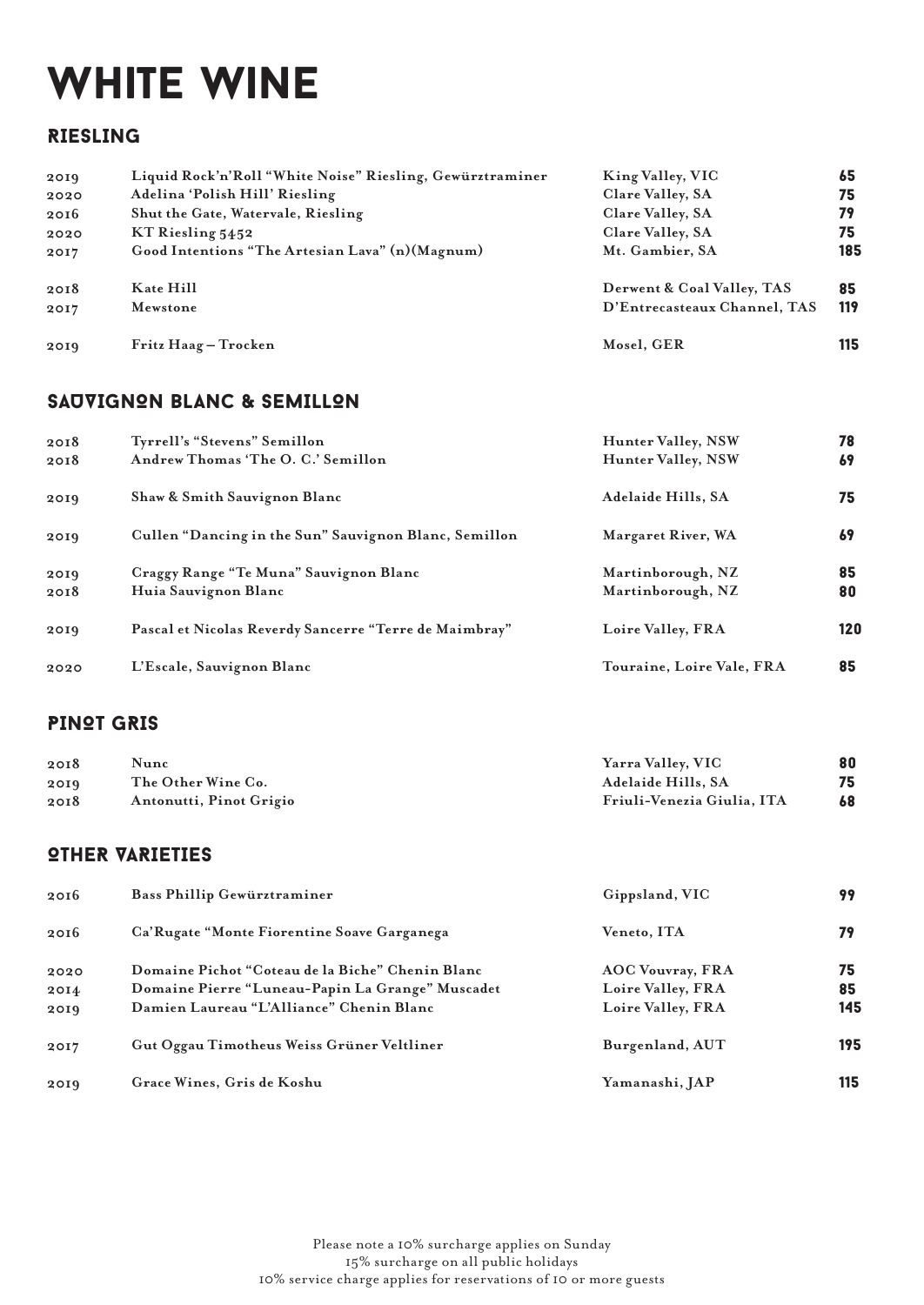# **CHARDONNAY**

| 2010 | Tyrrell's Vat 47                           | Hunter Valley, NSW | 280 |
|------|--------------------------------------------|--------------------|-----|
| 2016 | Eloquesta                                  | Mudgee, NSW        | 69  |
| 2016 | <b>Robert Stein Reserve</b>                | Mudgee, NSW        | 89  |
| 2017 | Collector "Tiger Tiger"                    | Tumbarumba, NSW    | 120 |
| 2020 | <b>Giant Steps</b>                         | Yarra Valley, VIC  | 89  |
| 2019 | Dominique Portet Fontaine                  | Yarra Valley, SA   | 79  |
| 2016 | Cullen "Kevin John"                        | Margaret River, WA | 245 |
| 2019 | Bernard Defaix "Petit Chablis"             | Burgundy, FRA      | 120 |
| 2017 | Moreau-Naudet "Fourèt" Chablis Premier Cru | Burgundy, FRA      | 235 |

# ROSÉ

| 2020 | Torbreck 'Wood Cutters' Mataro | Barossa Valley, SA    | 75 |
|------|--------------------------------|-----------------------|----|
| 2020 | <b>Maison Saint AIX</b>        | Côte de Provence. FRA | 80 |

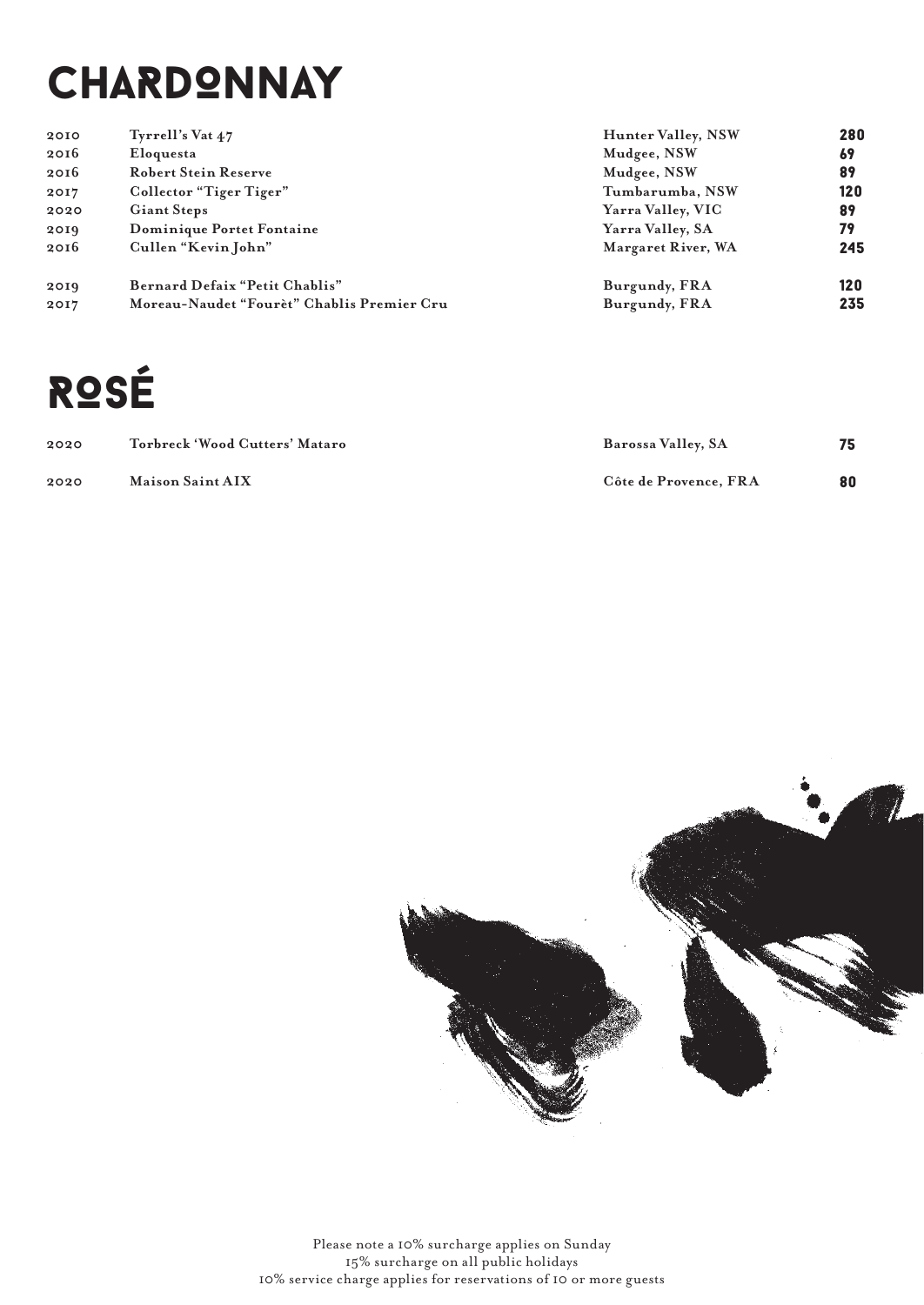### red wine

#### PINOT NOIR & GAMAY

| 2020 | Ten Minutes by Tractor '10X'                    | Mornington Peninsula, VIC | 95   |
|------|-------------------------------------------------|---------------------------|------|
| 2017 | Josh Cooper "Ray-Monde" Vineyard                | Macedon Ranges, VIC       | 170  |
| 2018 | Lightfoot & Sons "Myrtle Point"                 | Gippsland, VIC            | 75   |
| 2015 | Bass Phillip "Estate"                           | Geelong, VIC              | 220  |
| 2017 | Craggy Range "Te Muna"                          | Martinborough, NZ         | 98   |
| 2019 | Roaring Meg                                     | Central Otago, NZ         | 85   |
| 2013 | Domaine Parent Bourgogne Rouge                  | Burgundy, FRA             | 155  |
| 20I4 | Benjamin Leroux Volnay "Les Mitans"             | Burgundy, FRA             | 380  |
| 2002 | Domaine de la Romanée-Conti "Grands-Echezeaux"  | Burgundy, FRA             | 7500 |
| 2017 | Francois Labet, Gamay                           | Corsica, FRA              | 140  |
| 2019 | La Ficelle de Saint-Pourcain Gamay – Pinot Noir | Saint-Pourçain, FRA       | 68   |
| 2019 | Domaine de la Merize, Moulin-à-Vent             | Beaujolais, FRA           | 95   |
| 2019 | Jèrome Balmet "Red Beard" Gamay                 | Beaujolais, FRA           | 115  |

#### CABERNET SAUVIGNON & CABERNET BLENDS

| 2015 | Bernard Baudry "Les Granges" Cabernet Franc | Loire Valley, FRA | 90  |
|------|---------------------------------------------|-------------------|-----|
| 20II | Château Sociando Mallet                     | Haut-Médoc. FRA   | 195 |
| 20II | Château Garraud 'Lalande de Pomerol'        | Bordeaux. FRA     | 245 |

#### SHIRAZ & SHIRAZ BLENDS

| 2019 | Tyrrell's Shiraz                 | Hunter Valley, NSW    | 65  |
|------|----------------------------------|-----------------------|-----|
| 2019 | <b>Aphelion Tendance Shiraz</b>  | McLaren Vale, SA      | 95  |
| 2020 | Whistler "Shock Value" S.M.G.    | Barossa Valley, SA    | 58  |
| 2019 | Torbreck "The Struie" Shiraz     | Barossa Valley, SA    | 125 |
| 2000 | Penfolds Bin 128                 | Coonawarra, SA        | 185 |
| 2000 | Penfolds Bin 28 Kalimna Shiraz   | Multi Regional, SA    | 175 |
| 2017 | Maxime Graillot "Equinoxe" Syrah | Crozes-Hermitage, FRA | 125 |

### red blend

| 2020 | Swinging Bridge #006 Tempranillo, Pinot Noir        | Orange, NSW    | 84 |
|------|-----------------------------------------------------|----------------|----|
| 2019 | Eloquesta "Eloquesta "Blush" Black Muscat, Viognier | Mudgee, NSW    | 69 |
| 2020 | Ricca Terra "Bullets Before Cannonballs" Red Blend  | Riverlands, SA | 55 |